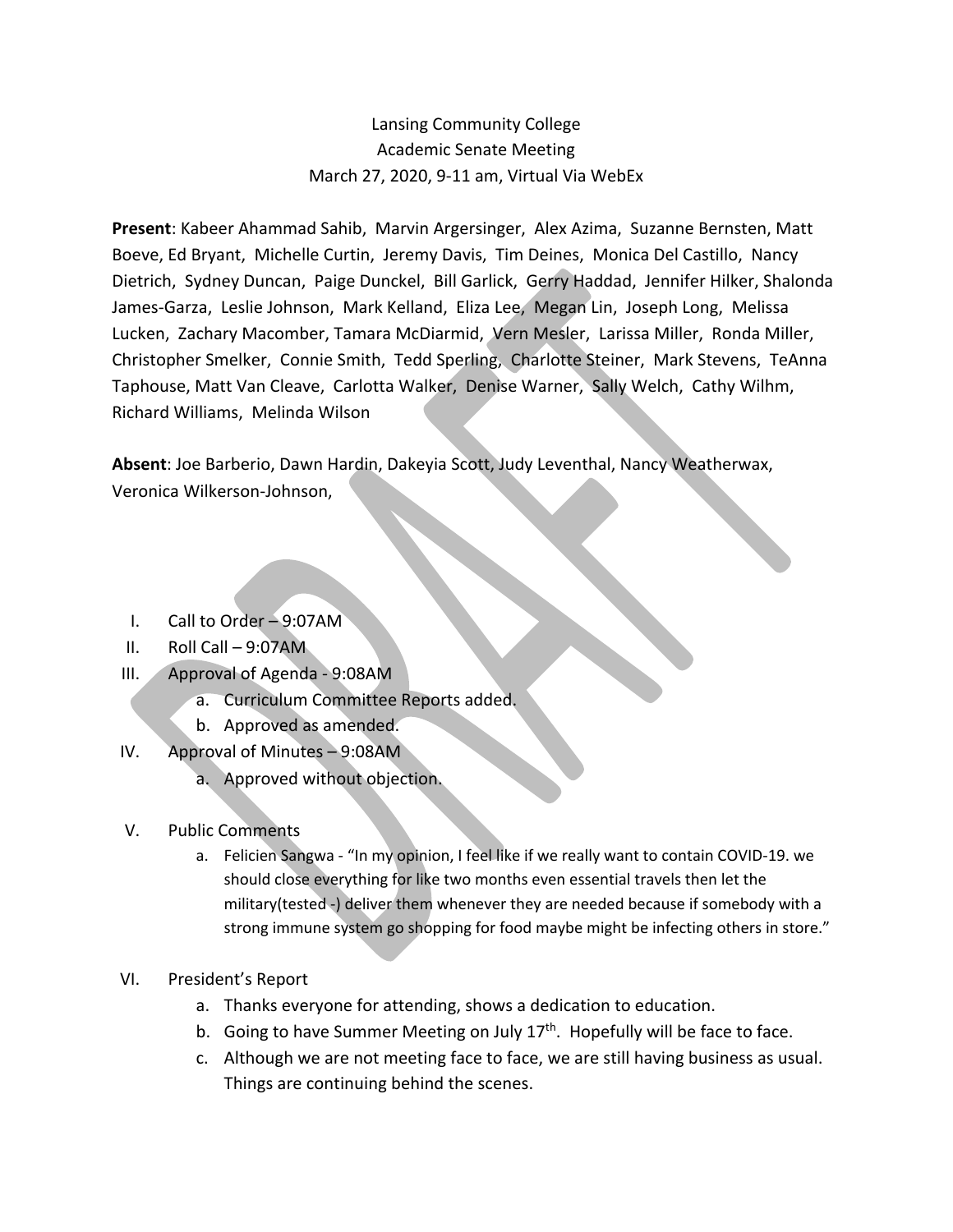- VII. Provost's Report
	- a. Want to keep ourselves to our schedule as much as possible. This will be a marathon and not a sprint. Pace yourself. Don't email at all times of night. Want to move forward as planned.
	- b. First project is how to code courses based on current situation.
	- c. Second project is how to figure out all the different grading possibilities. It is collectively a college project.
	- d. Third project, trying to figure out what to do with Summer courses. Late start, lecture, online, etc. Pushed back summer registration date to give decisions time to plan.
	- e. Provost hours Wednesday 2-3PM
- VIII. Consent Agenda
	- a. Curriculum Committee Recommendations
		- i. NEW PROGRAM OF STUDY
			- 1. CIT-Computer and Security Controls CC
	- IX. Elections- Eliza Lee
		- a. Huge congratulations to our new senators who will be joining us next meeting.
		- b. New Senators:
			- i. Jon Tenbrink CMA
			- ii. Veronica Wilkerson-Johnson Member At Large
			- iii. Frances Krempasky Library
			- iv. Lyndia Klasko HHS
			- v. Courtney Geisel HHS
			- vi. Matt Boeve Early College
			- vii. Alandis Baker Advising
			- viii. Marvin Argersinger Tech Careers
			- ix. Joann Silsby Tech Careers
		- c. Special Thanks to our outgoing seantors:
			- i. Judy Leventhal
			- ii. Kari Richards
			- iii. Christopher Smelker
			- iv. Jennifer Hilker
			- v. Suzanne Bernsten
			- vi. Ed Bryant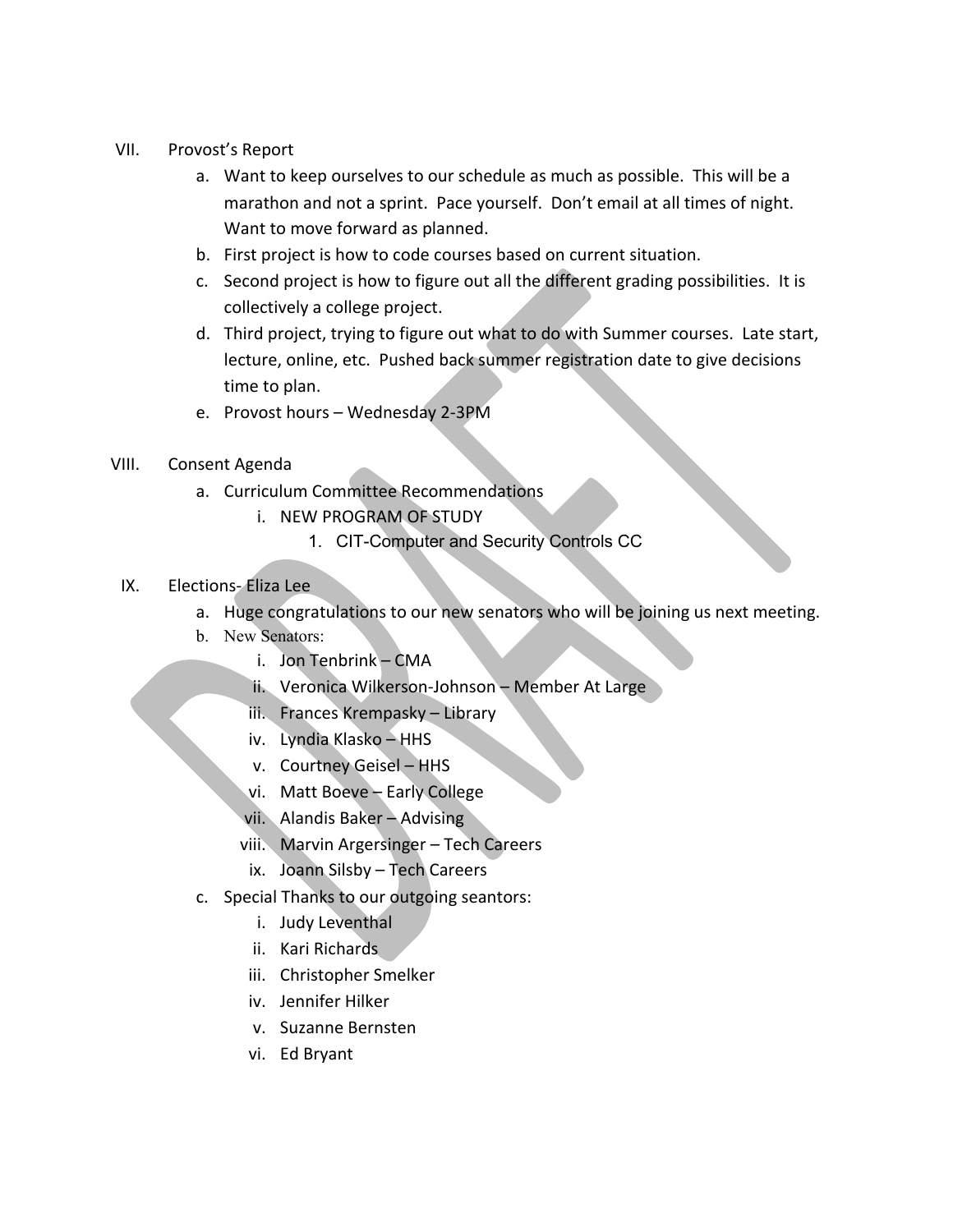- X. Preferred Name- Monica Del Castillo
	- a. Banner update, used update to do quality assurance and test solutions they've come up with to date. Further discoveyr as well. Making sure we are understanding the domino effect of when we do this. With current situation, IT has had to prioritize to make sure college is functioning. Most initiatives have been downgraded.
	- b. Small sub group of staff beginning to put together the training content. Meeting every two weeks. If have suggestion on what to include, email Monica Del Castillo.
- XI. Student Access to Resources for Online Delivery- Discussion
	- a. Student Senator Sydney Duncan Most students are having trouble with Wi-Fi and high speed internet.
	- b. Many faculty agree that students are struggling to find computers and internet.
	- c. Senator Michelle Curtin- Would students benefit from extenders or hot spot items? What resources could we get to our students?
	- d. Senator Sholanda James-Garza Comcast has two months free. Are qualifications for this. Will send out materials for this.
	- e. Chief Diversity Officer Tonya Bailey Those that are already marginalized will experience even more isolation and separation. Most students choose not to use online setting. There is going to be a need for more intrusive support. Working on a webinar to share on how we can support faculty with how they help students. Many faculty members this is their first time teaching and they are struggling!
	- Senator Suzanne Bernsten –Public libraries have left their Wi-Fi on, but seems awful to keep sit in parking lot. Computers available to students for check out. On library home page there are a list of resources available.
	- g. Dean of Student Affairs Ronda Miller Student Affairs team is trying to reach out with students to help them with resources. Trying to figure out what students haven't checked into their classes. 1. Do they not know 2. Do they not want to continue 3. Is their internet not high speed. If students have bad internet, send them to Ronda . Students are struggling with children at home so be aware.
	- h. Chris Richards eLearning is here to support students. Available through live chat, email, phone calls. Working at all times. Trouble shooting hardware and WebEx. Do have a learning remotely website sent out to students. It goes over the resources we have. Post the link in chat so can share with students. https://elearning.lcc.edu/students/learn-remotely/ Mobile app also has library recourse, five star, email, assistance to college service, college services,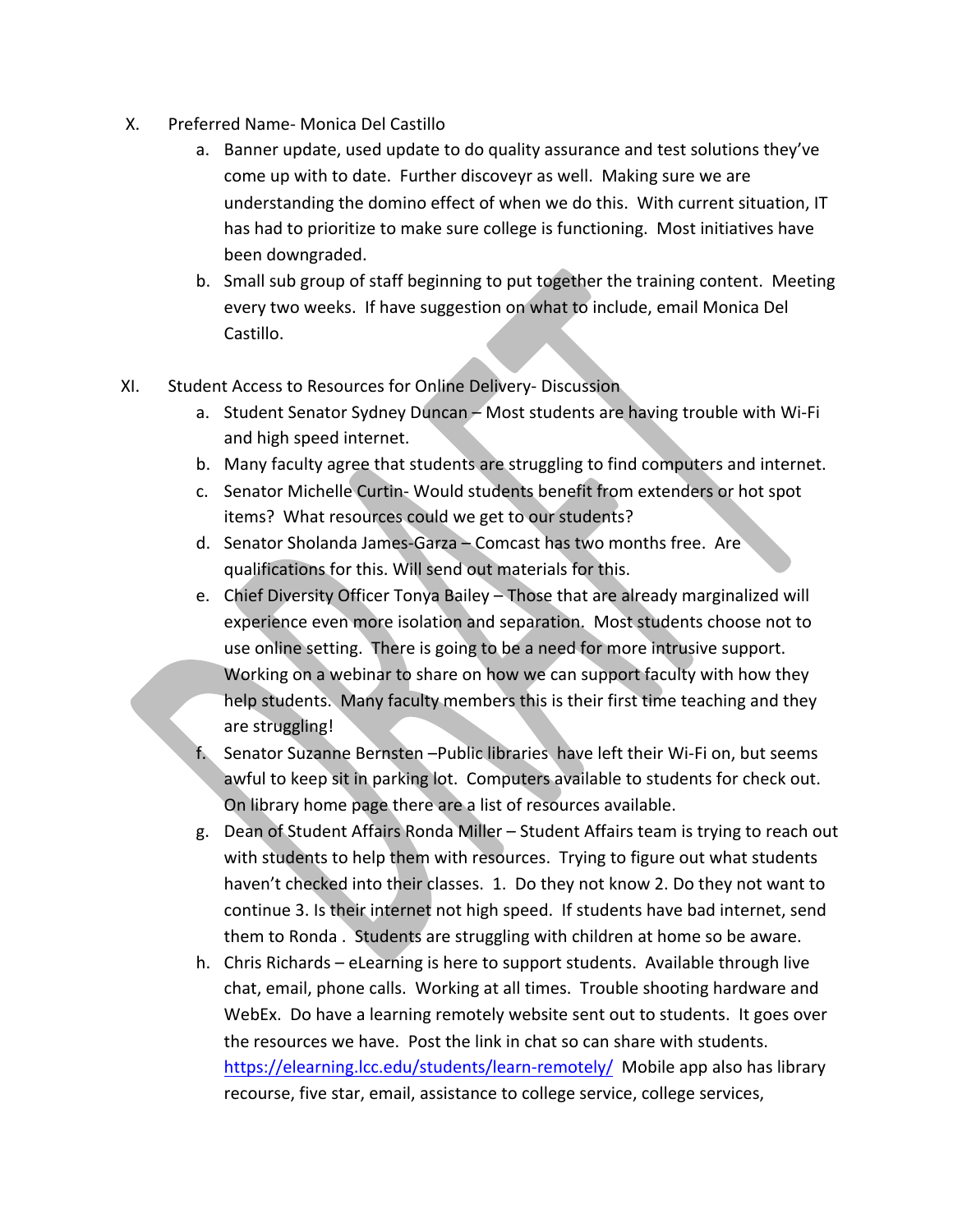counseling, tutoring, etc. Connects to a lot of services. LCC Mobile App https://elearning.lcc.edu/students/third-party-tools/lcc-mobile/

- i. Senator Tamara McDiarmid If your students have an iPhone, there is a good tutorial video on how to transfer documents and upload into the submissions folder. E-learning had done a tutorial video on how to have the students make sure whatever they download will turn into a readable document for the instructor. Exporting Apple Pages, Keynote, and Numbers files to Microsoft Office Formats - https://elearning.lcc.edu/students/d2lhelp/assignments/exporting-apple-documents/
- j. Senator Sholanda James-Garza Academic Success Coaches are still working hard. Meetings over phone and WebEx. Getting good responses. Sometimes it's about knowing someone is out there to help. https://www.surveymonkey.com/r/LCCStudentNeedsSurvey
- k. Senator Monica Del Castillo Counseling has been working along with the academic success coaches. Reaching out proactively students. Are doing counseling through phone, WebEx, etc. If you have a student who would benefit from counseling support. Or can send to Sue Muma so she can redirect to counselors. Common themes is the longer we are in this, the more we will see anxiety and depression. Helping students deal with transition and change. Looking at alternative ways to get them what they need. Encourage students to create a schedule. Include self-care.
- l. Senator TeAnna Taphouse– Share document about what learning commons is doing to help students. Can email or call learning commons. Tutors are reaching out to the students they have worked ith. Tutoring Request Form https://internal.lcc.edu/tutorial/tutoring\_request\_form/form.html
- m. Chris Richards– On resources page it can show microphone usage. Can mute all as people enter. Can right click on someone's name to mute them. Can always right click and expel if they are being disrupting. At the moment cannot lock the mute. Managing Audio in WebEx Meetings - https://elearning.lcc.edu/thirdparty-tools/webex/#entry
- n. Senator Mindy Wilson Need to help students with metal healthy but also physical health. Make sure students are getting accurate information. We as a faculty could send them information and they will pay attention. If they don't' have a physician they can call their county health department. The Library created a COVID-19 Resources guide: https://libguides.lcc.edu/coronavirus
- o. Senator Shalonda James-Garza MDDHS has a great website on COVID 19 that could be helpful for students. The Ingham County Health Department is a resource for individuals who do not have a family doctor.